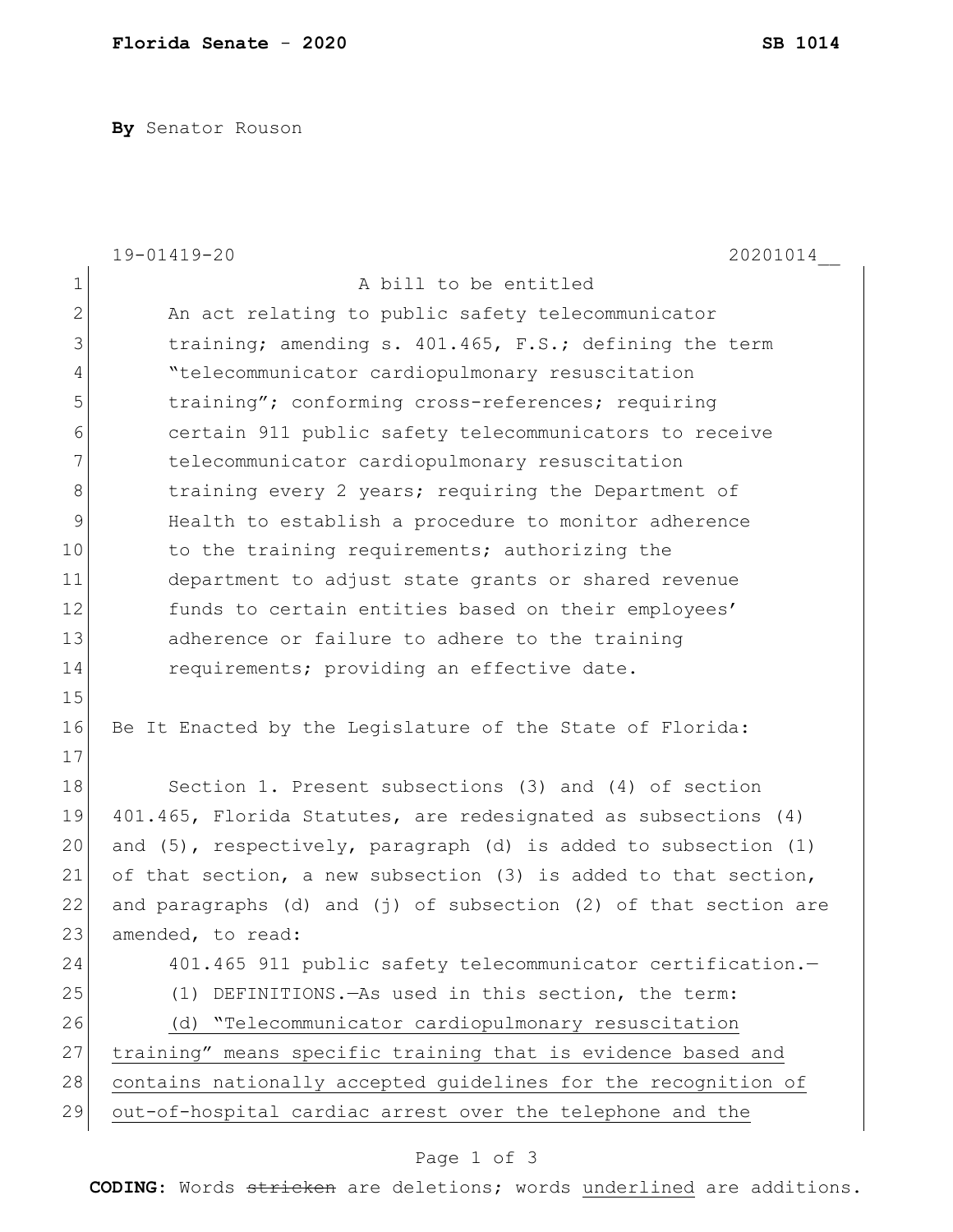|    | 19-01419-20<br>20201014                                           |
|----|-------------------------------------------------------------------|
| 30 | delivery of telephonic instructions for treating cardiac arrest   |
| 31 | and performing compression-only cardiopulmonary resuscitation.    |
| 32 | (2) PERSONNEL; STANDARDS AND CERTIFICATION.-                      |
| 33 | (d) The department shall determine whether the applicant          |
| 34 | meets the requirements specified in this section and in rules of  |
| 35 | the department and shall issue a certificate to any person who    |
| 36 | meets such requirements. Such requirements must include the       |
| 37 | following:                                                        |
| 38 | 1. Completion of an appropriate 911 public safety                 |
| 39 | telecommunication training program;                               |
| 40 | 2. Certification under oath that the applicant is not             |
| 41 | addicted to alcohol or any controlled substance;                  |
| 42 | 3. Certification under oath that the applicant is free from       |
| 43 | any physical or mental defect or disease that might impair the    |
| 44 | applicant's ability to perform his or her duties;                 |
| 45 | 4. Submission of the application fee prescribed in                |
| 46 | subsection (4) $\left(\frac{3}{2}\right)$ ;                       |
| 47 | 5. Submission of a completed application to the department        |
| 48 | which indicates compliance with subparagraphs $1., 2.,$ and $3.;$ |
| 49 | and                                                               |
| 50 | 6. Effective October 1, 2012, passage of an examination           |
| 51 | approved by the department which measures the applicant's         |
| 52 | competency and proficiency in the subject material of the public  |
| 53 | safety telecommunication training program.                        |
| 54 | $(j)$ 1. The requirement for certification as a 911 public        |
| 55 | safety telecommunicator is waived for a person employed as a      |
| 56 | sworn state-certified law enforcement officer, provided the       |
| 57 | officer:                                                          |
| 58 | a. Is selected by his or her chief executive to perform as        |
|    | Page 2 of 3                                                       |

**CODING**: Words stricken are deletions; words underlined are additions.